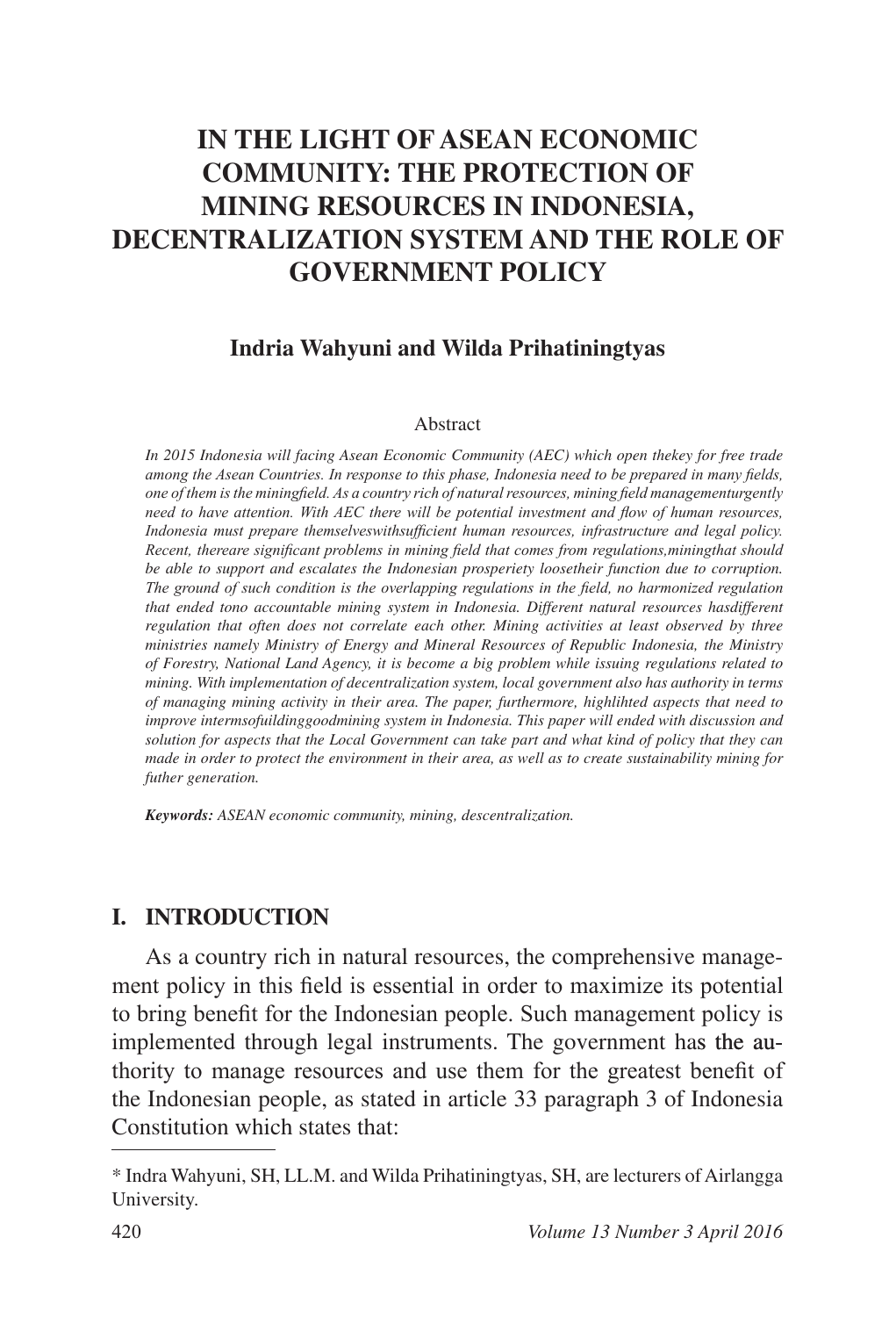*The land, water and natural resources within shall be under the power of the state and shall be used for the greatest benefit of the people.* 

Indonesia is rich in natural resources, one of those resources is minerals. This research aims to explore the subject of natural resources in terms of mining. In order to create an ccountable mining system, the government needs to regulate it start from planning to evaluation through a comprehensive mining law.

There are many problems related to mining, one of those is the problem of accountability and the overlapping authority between ministers. The mining field straddles at least four ministries: namely, the Ministry of Natural Resources; Ministry of Land; Ministry of Environment; and Ministry of Forest; in which each of those ministries has issued different regulations in the mining field. Such conditions leads to overlapping regulation and a complex mining system.

The problem of syncronization of regulations also arise due to the implementation of decentralization in Indonesia. Decentralization has been implemented since 1903 with (*decentralization wet*) and has changed many times following the development of government and social conditions. Indonesia applies regional autonomy in which each of regional government (provincial and municipal) conduct their own domestic matters. This authority comes from distribution of authority between central and regional government that is based on decentralization principle. The regional autonomy regulated most recently by Law Number 23 year 2014 regarding Regional Government which was promulgated on November 2014 and which replaced its predecessor Law Number 32 year 2004. In terms of natural resources management there are significant changes between these laws. Law Number 32 year 2004 gave power to Regional Government to manage natural resources within their area by using the legal instrument of a Licence. This condition had a mostly negative result due to Government maladministration and the issuance of licences without any proper consideration. As the result of this condition, many regulations created by Local Government only focus on financial benefit without giving attention to the sustainable environment principle and the impact of their regulation on climate change<sup>1</sup>.

<sup>&</sup>lt;sup>1</sup> The issue of climate change has been substantial since, as developing countries as well as part of the world community, Indonesia faces the threat of climate chanege and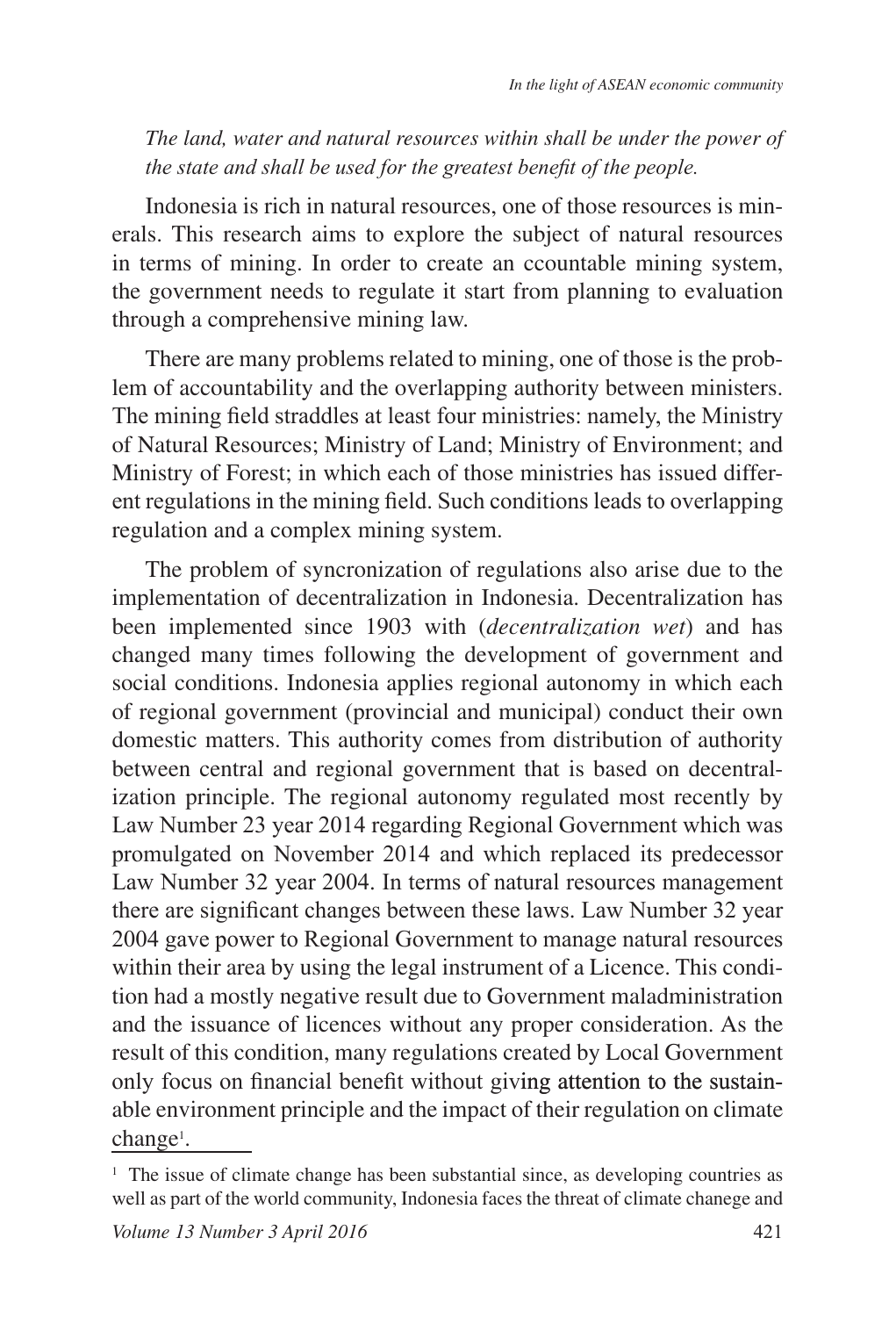Each local government regulation created a different position regarding the division of power between local and central government in terms of mining policy. The problem became more complex due to this issue related to other field as well, such as land, forestry, and environment. The mining policy keeps changing following the changes of the government and no parameter has been sets to regulate the position of local and central government in relation to mining.

These conditions resulted in a dispute between local and central government about the authority to manage the mining activity in their area. A clear example of this is the case of Freeport in Papua, where local community could not gain many benefits from the mining activity in their areas and yet environmental damage occurred.In the light of implementation of Asean Economic Community in 2015 (AEC), this issue of creation good mining policy is an important one, AEC will open the key for free trade in Asean region including the flow of foreign investment as well as human resources. It requires, therefore, comprehensive mining law regime in Indonesia to protect and uphold the rights of the Indonesian people to get benefit from mining results and to create sustainability mining for future generations.

Looking at the problem of mining law arising in Indonesia, this research is significant in addressing a problem of the implementation of an accountable, and syncronized mining system in Indonesia. The strength of this research it will be to integrate two main perspectives, namely decentralization and mining law it self. To date, there is lack of research looking at mining law, from the perspective of the decentralization system implemented in Indonesia. Another strong character of this research will be to discuss the root of mining problem in Indonesia, which is complexity as a result of overlapping regulations. This is the source of other related problems. By having good and harmonious regulations may be possible to create good and acoountable mining systems as well as protection from other negative factors such as corruption. This paper rose from the idea of doctoral research that will be conducted, it will discuss about the authority in mining field that owned by the local government.

already feels its impact.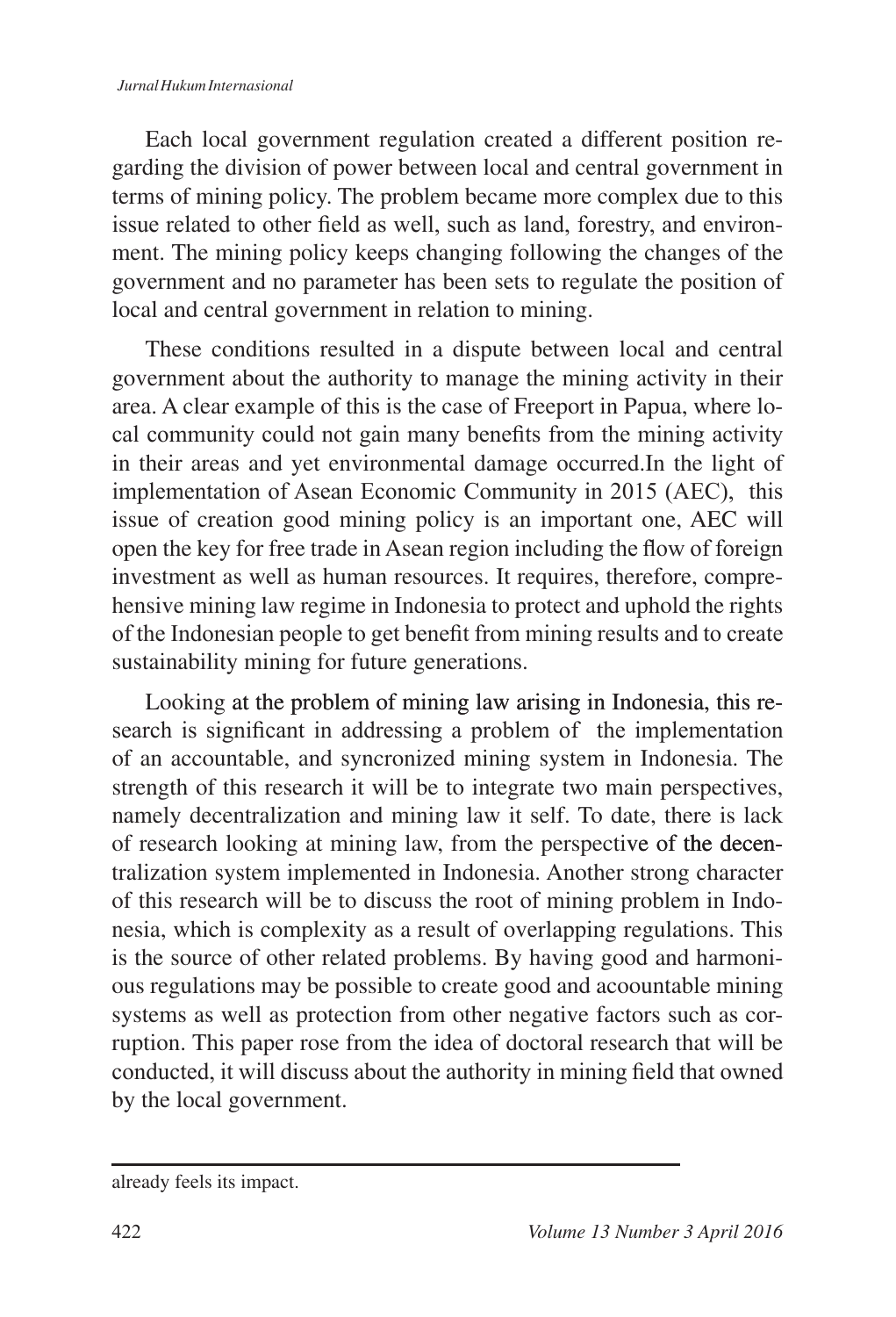# **II. DECENTRALIZATION**

Indonesia Constitution has lined the unitary system in Indonesia and how the power should be divided. According to article 18 paragraph (1), stated that "Indonesia, as unitary state, divide into province, in which those province divide into province and municipal". This article reflect the system of "tiers of government", that in Indonesia there are three type of government levels, namely the central Government, the provincial government and the municipal government.

According to article 1 point 8 Law Number 23 year 2014 defines decentralization as "the transfer of power (in terms of government affairs) from the central government to autonomous area based on autonomy principle". The meaning of autonomous area in that article is the local government that has been given power (by attribution principle) in order to manage their area. Autonomy in this context it does not means the freedom power without limitation, but it limits by the regulation. The supervision mechanism conducted from the government one level above (supervision of municipal by the province government and supervision of the province government by the central government. Along with this system there are several affairs that given by the government to the local government.

# **III. THE DISTRIBUTION OF POWER IN MINING MANAGE-MENT ACCORDING LAW NUMBER 22 YEAR 1999 REGARD-ING LOCAL GOVERNMENT**

Law Number 22 year 1999 regarding Local Government was stipulated at the era of former President Megawati. The legal politics of this law is freedom after the President Suharto's time. In the President Suharto's era of 32 years his leadership, the local government ruled by centralistic system. The spirit of this law is "freedom". Like water tap that closed so many years and finally opened by the fall of President Suharto. The distribution of power based on this regulation is stipulated in Article 7, stated that "the authority of local government includes the authority in all government fields, exclude authority in foreign policy, defense, security, court, monetary, fiscal, religion and the authority in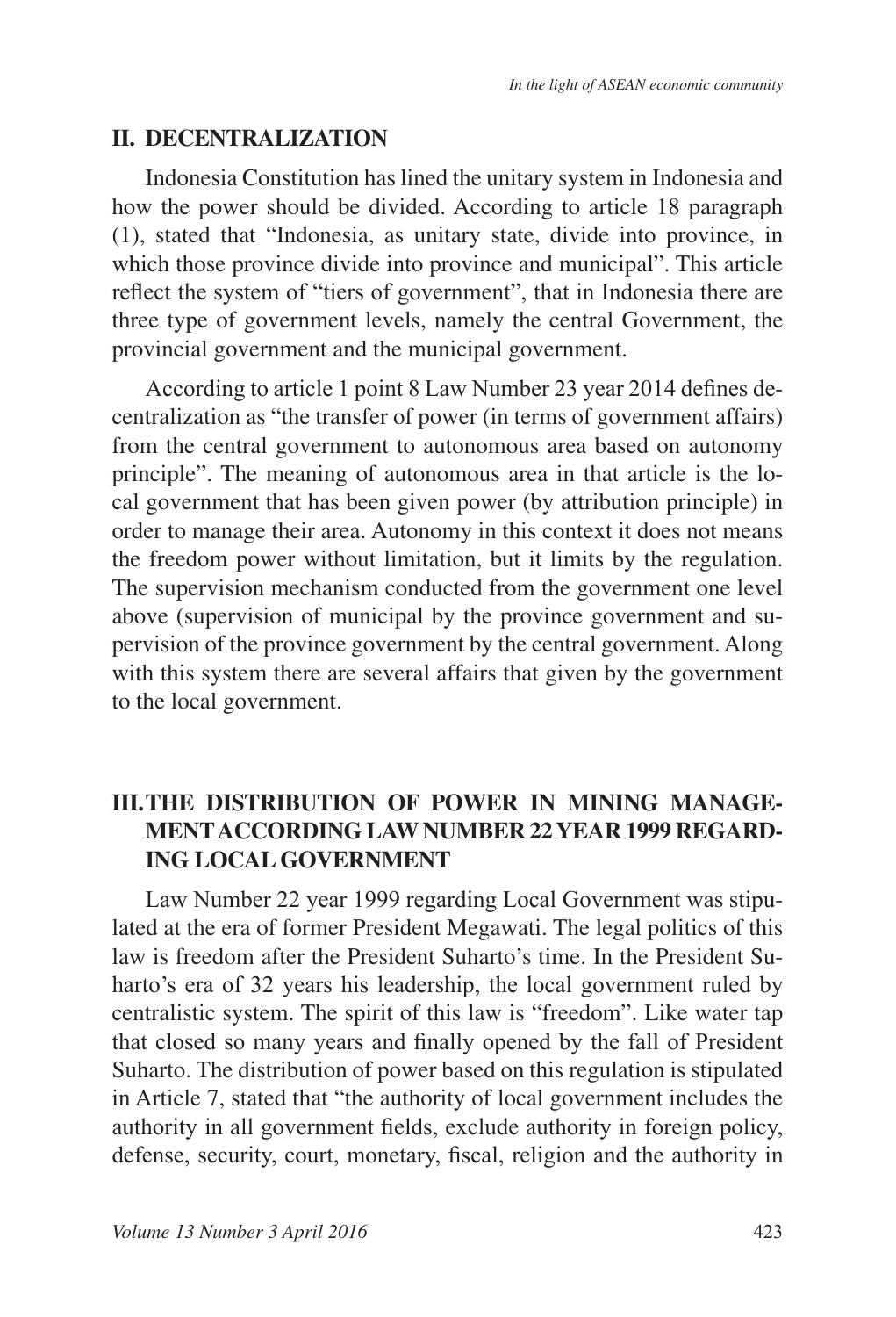other fields. The meaning of other fields includes the use of natural resources . This concept has been derived in the Government Regulation Number 25 year 2000 regarding the government authority and the authority of province as autonomy area. In detail, the Government authority based on this regulation, consist, namely:

- A. Policy set up in intensification, diversification, conservation, and energy price
- B. Policy set up in national /regional transmission line for electricity, and natural gas;
- C. Policy set up the supervision standard of geological natural disaster;
- D. Policy set up the standard of general research and management of natural resources, mineral, and natural gas, as well underground water;
- E. Policy set up the criteria of working area , includes electricity distribution and mining;
- F. Policy set up the availability of electricity based fare , oil fuel, gas fuel, and natural gas within the country;
- G. Policy set up of basic geological survey and underground water, thematically map, and mineral and energy resources inventory as well as mitigation of geological disaster;
- H. Regulation in electricity generator;
- I. Giving main business license of oil and gas, start from exploration to the distribution of oil and natural resources with within cross province line
- J. Giving the main business license for electricity generator as well as nuclear electricity generator which in the national list; from this regulation, the power to issue license on the central government in the form of main license,

# **IV. THE DISTRIBUTION OF POWER IN MINING MANAGE-MENT ACCORDING LAW NUMBER 32 YEAR 2004 REGARD-ING LOCAL GOVERNMENT**

Law number 32 year 2004 was promulgated in 2004 when President Susilo Bambang Yudhoyono has been elected. This law substance

 $^2$  Indonesia. Law regarding Local Government. Law number 22 year 1999, Article 7 paragraph $(2)$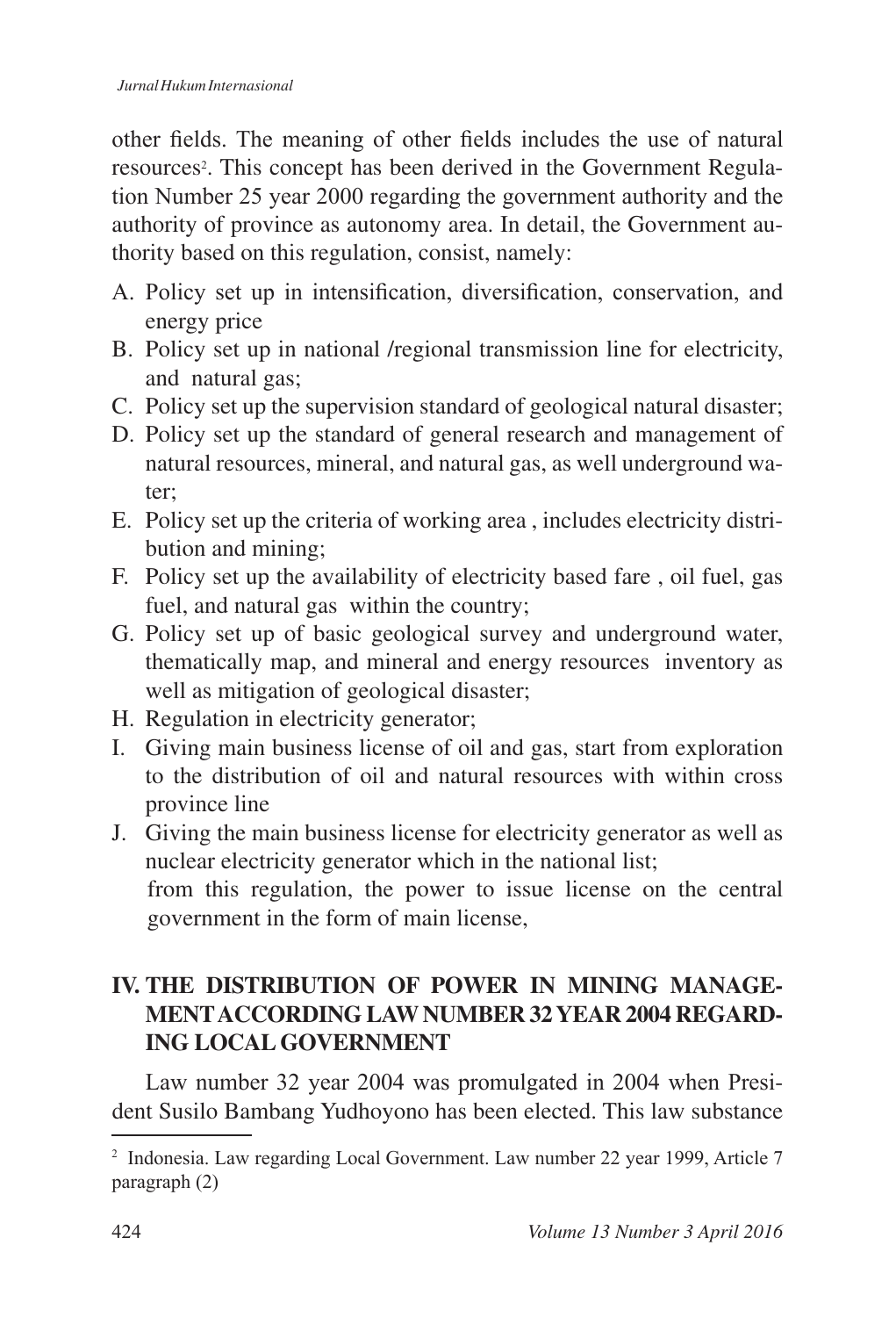refers to the amendment of Indonesian Constitution, in article 18 paragraph (1) of Constitution stated:

*Negara Kesatuan Republik Indonesia dibagi atas daerah-daerah propinsi dan daerah propinsi itu dibagi atas kabupaten dan kota, yang tiap-tiap propinsi, kabupaten, dan kota itu mempunyai pemerintahan daerah, yang diatur dengan undang-undang. (Unitary state Republic of Indonesia divides as province areas and those province divides as municipal and cities. In which every province, municipal and cities has their own Local Government and regulates by the Law.)*

Article 18 paragraph (1) of Indonesia Constitution above shows the tiers of government. That Indonesia as unitary state divides into Central Government, Province government and Municipal/city government. This article also shows the supervision mechanism in Indonesia. It re flected the coordination structure between central government, province and municipal/city governments. Law Number 32 year 2004 is the implementation of constitution wants of a law that regulate about the autonomy in Local Government. Therefore in article 2 of Law number  $32$  year  $2004$  re-stated the concept in article 18 of Indonesia constitution.

Regarding the relationship between central and local government, there are 4 concepts of relationship, namely:

- A. Authority relationship concept;
- B. Financial relationship concept;
- C. Organization structure relationship concept;
- D. Supervision relationship concept.

In terms of authority relationship, it also includes the authority to manage the mining resources. There is division of power between the central government and local governments (province and municipal/ city) regarding the division of power. Article 160 paragraph  $(2)$  and  $(3)$ states the rights of local government in terms of mining management, that the local government gets the revenue sharing from mining taxes, fix fees and exploration fees (royalty); revenue from mining within their area.

Law number 32 year 2004 has given quite wide authority regarding mining management in Indonesia. The local government has the right to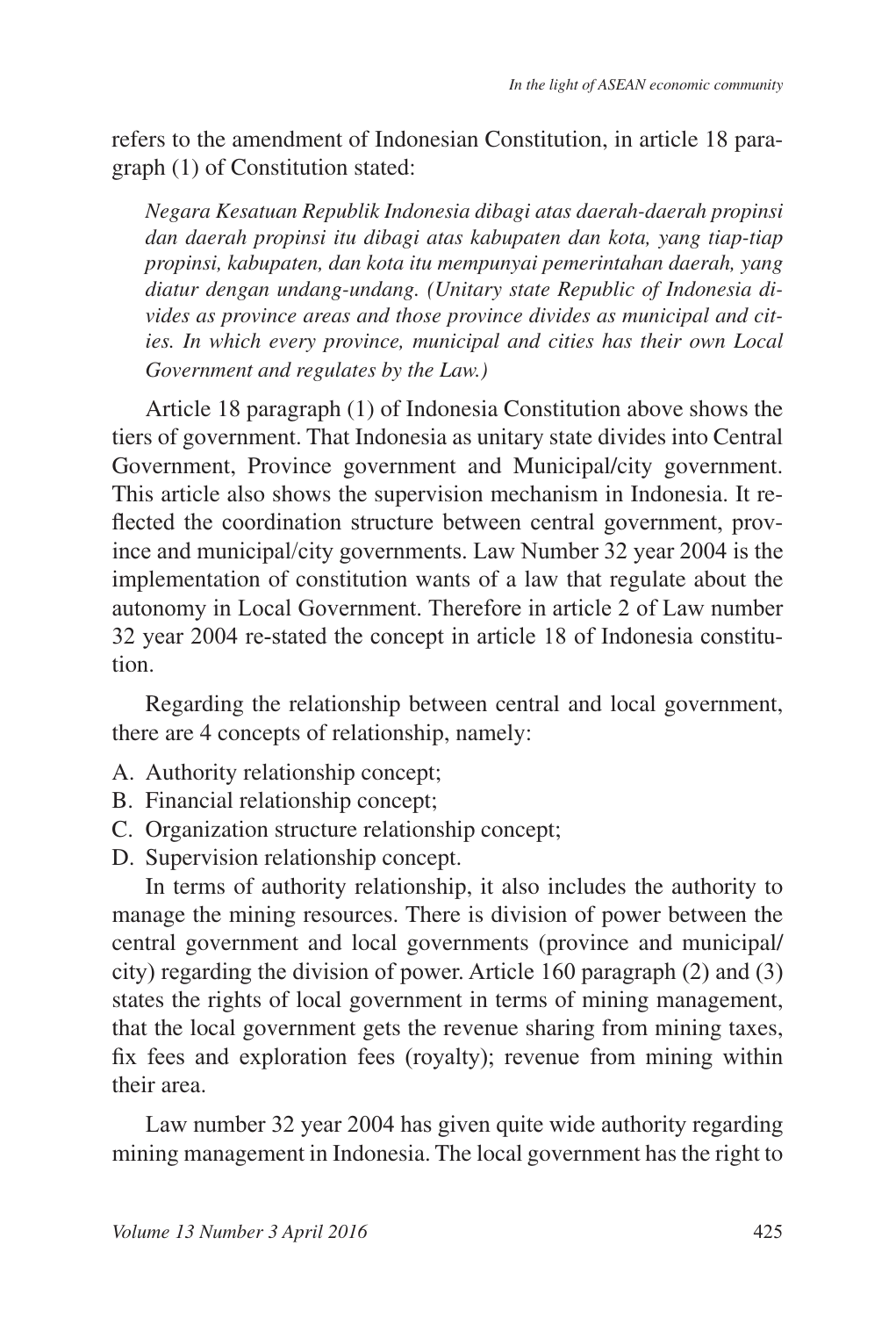issue license in mining activity in their area with limitation to amount of investment. In big investment, the license issued by the central government, but for medium and low investment in mining issued by the Local Government. This authority often creates problem in implementation of accountable mining management. As the result of this condition, many regulations created by Local Government only focus on financial benefit without give attention to the sustainable environment principle and the impact of their regulation to climate change<sup>3</sup>. It shows from cases the issue of regulation, particullarly in license and levies, that leads to environmental damage. For example the case of environmental damage in Provincial Bangka Belitung archipelago, when the Local Government issue Local Regulation that give no limitation to mining license. Other example is the case of PT ANTAM (State own enterprise) with PT Duta Inti Perkasa Mineral (PT. DIPM) in North Konawe residence, Southeast Sulawesi for nikel mining. In this case the Central Government has give permit to consession land to PT. ANTAM, however in similar time the Local Government also isse license in the same area on the name of PT. DIPM.

According to those two cases, shows phenomena that the authority that owned by Local Government in mining filed often conduct without giving any notice to the sustainable environment. No parameter has sets yet for the implementation of such power. Due to such condition, there is highly ned for Indonesia to develop mining policy that gives parameter for Local Government's regulation and able to address the creation of sustainable mining policy.

# **V. THE DISTRIBUTION OF POWER IN MINING MANAGE-MENT ACCORDING LAW NUMBER 23 YEAR 2014 REGARD-ING LOCAL GOVERNMENT**

Law number 23 year 2014 is promulgated in year 2014, at the first time President Joko Widodo as Indonesia seventh president. The law bring new political and law atmosphere in terms of the existence local government in Indonesia. The law still brings the concept of *otonomi* 

<sup>&</sup>lt;sup>3</sup> The issue of climate change has been substantial since as developing countries as well as part of the world community, Indonesia facing the treat of climate chanege and already feels the impact of it recently.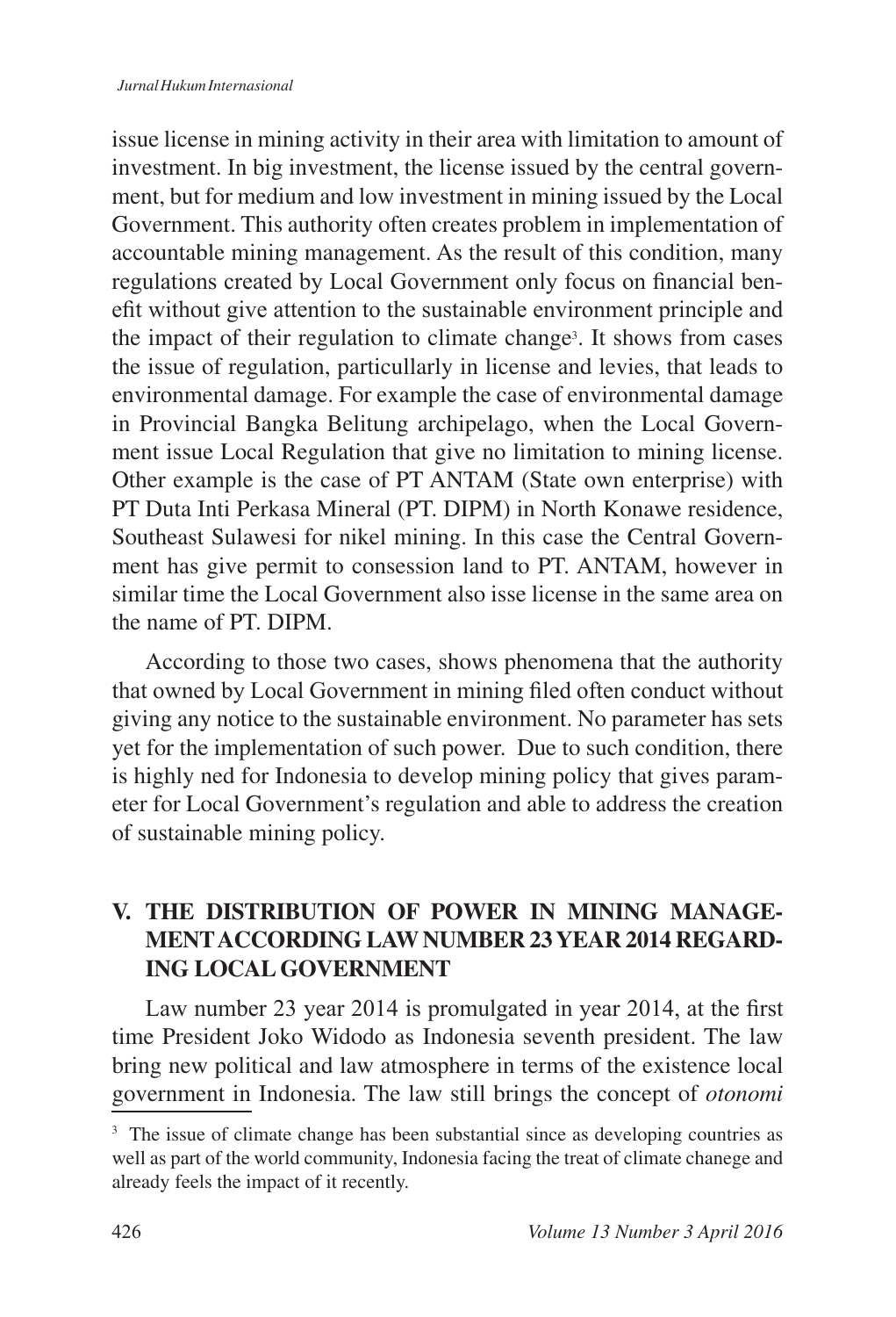*seluas-luasnya* (wide autonomy with certain limitative). It also stipulated the concept as stated in article 18 of Indonesia Constitution, which acknowledge the division of Indonesia government into central government, province government and municipal/city government. The attribution authority in managing Indonesia located at President as it stipulated in article 4 paragraph (1) of Constitution, and those authority is divides into provincial, municipal/city government to deal with certain matters. The purpose of this concept is triggered and escalates the prosperity of the people.

Related to government affairs, article 9 paragraph (1) of law number 23 year 2014 draws three classification of government affairs, namely:

- A. Absolute affairs;
- B. Concurrent affairs (compulsory and optional affairs);
- C. Government administrative affairs;

Absolute affairs as it stated in this law covers:

- A. Foreign policy;
- B. Defense;
- C. Security;
- D. Judicial;
- E. Monetary and national fiscal;
- F. Religion.

In conducting those affairs, the central government can do by themselves or given those powers to vertical institution in the local area or to Governor as the representative of central government based on deconcentration principle.

Moreover, concurrent affairs consist of compulsory and optional affairs. Compulsory affairs cover government affairs that related to basic services and not related to basic services<sup>4</sup>. The government affairs that related to basic services regulated in article 12 paragraph  $(1)$  of this law, contains:

A. education;

<sup>&</sup>lt;sup>4</sup> Article 11 paragraph (2) Law number 23 year 2014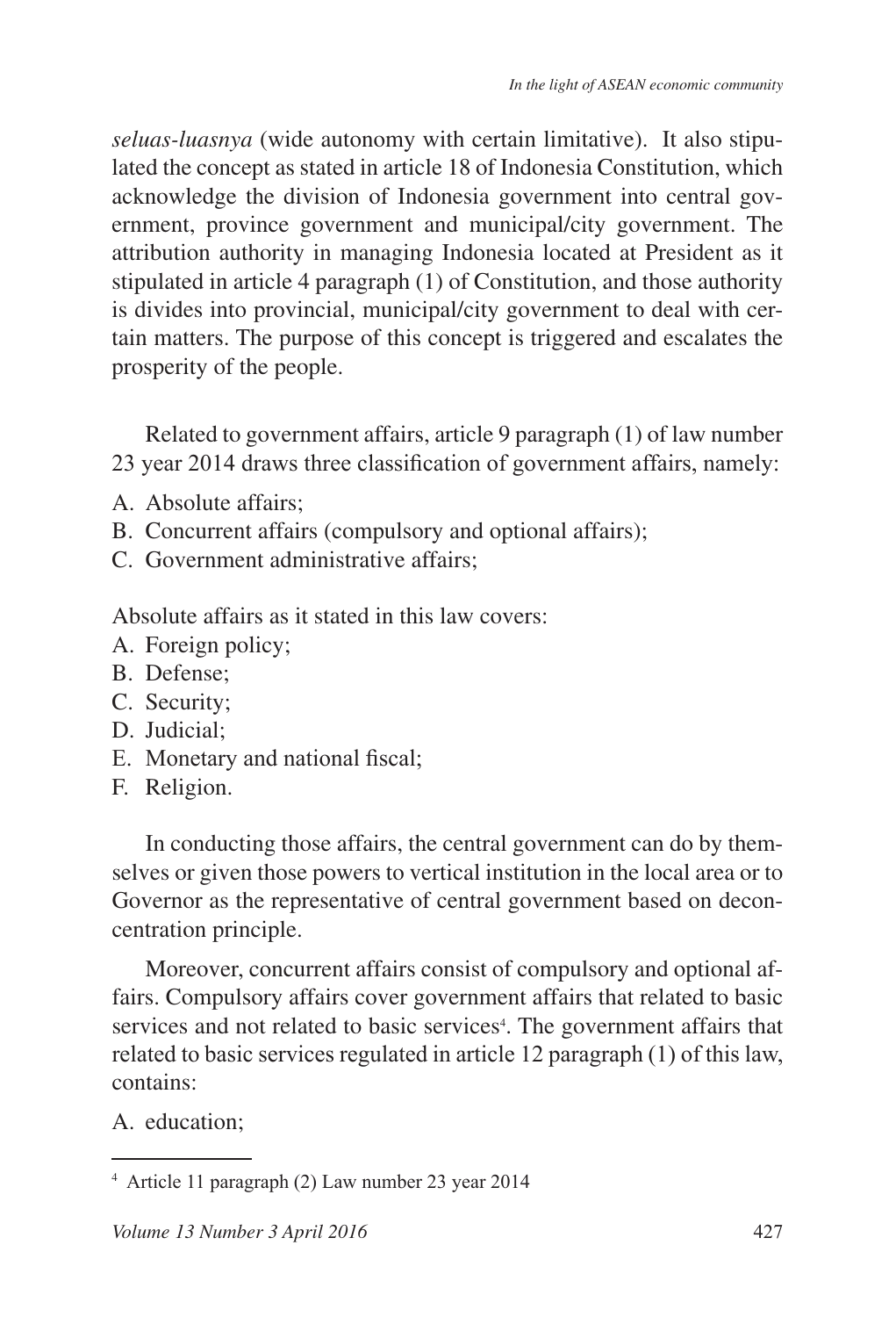- B. health;
- C. public work and spatial land;
- D. people housing;
- E. tranquilty, public order and people protection; and
- F. sosial.

Meanwhile the compulsory affairs that not related to basic services, consist of:

- A. labor;
- B. woman empowerment and child protection;
- C. food;
- D. land;
- E. environment;
- F. population administration;
- G. communication and informatics;
- *H. koperasi,* small and medium business;
- I. investment;
- J. young generation and sport;
- K. statistics;
- L. coding;
- M. culture;
- N. library; and
- O. archives .

In terms of Energy and natural resources is classify as optional affairs together with other affairs, namely ocean and fishery; tourism; farming; foretry; trading; industry; and transmigration . Indonesia consist of diversity types area, the consequences of placement energy and natural resources in the classification of optional affairs means that the local government can choose to conduct that affairs by looking at the characteristic and potential in their area.

The division of power between central and local governments (concurrent affairs) is based on criteria that have been regulated in the Law number 23 year 2014. Criteria authority that given to central govern-

 $5$  Article 12 paragraph (2) of Law Number 23 year 2014

 $6$  Article 12 paragraph (3) of Law Number 23 year 2014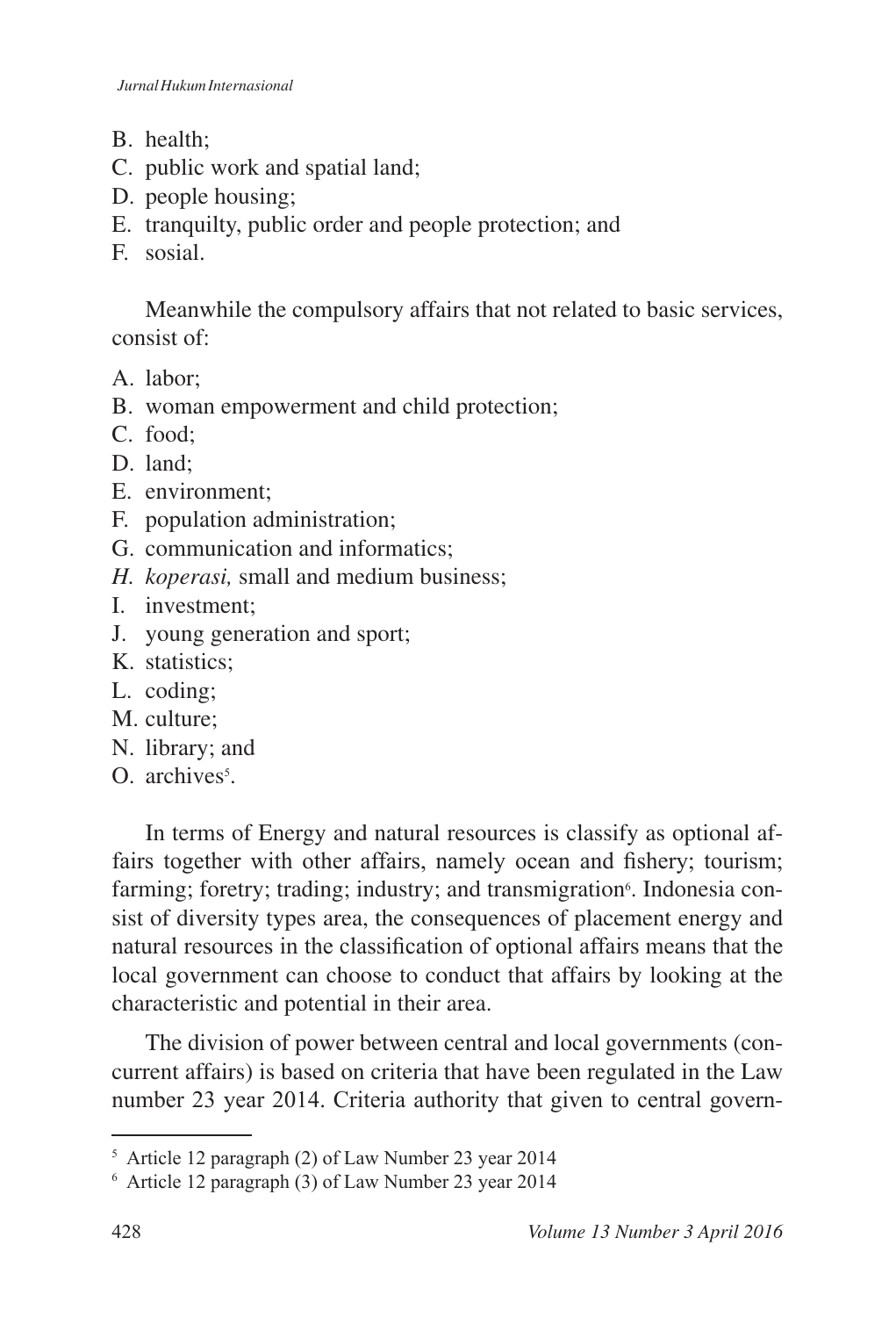ment are:

- A. The Government affairs which located cross province or cross countries.
- B. The Government affairs that its user from cross province or cross countries
- C. The Government affairs which its advantage or negative impact cross province or cross countries
- D. The Government affairs that the use of its resources more efficient while conducted by the central government; and/or
- E. The government affairs which strategic for national interest.

While, the criteria authority that given to province government, namely:

- A. The government affairs that its locaton cross munical/city territories;
- B. The government affairs that it use from cross municipal/city territories;
- C. The government affairs that the benefit or negative impact of the activity corss munipal/city; or
- D. The government affairs that the use of its resources more efficient while conducted by the municipal/city government;

Finally, the criteria of authority that given to municipal/city are below:

- A. The Government affairs which located within municipal/city areas.
- B. The Government affairs that its user from municipal/city areas.
- C. The Government affairs which its advantage or negative impact only for municipal/city areas
- D. The Government affairs that the use of its resources more efficient while conducted by the Municipal/City government.

In conducting mining management affairs, the Local government must fulfill the principle of accountability, efficient, and externality, as well as strategic national interest. Based on article 14 Law Number 23 year 2014, there are division of power between Central Government and Local Government in terms of energy and natural resources field,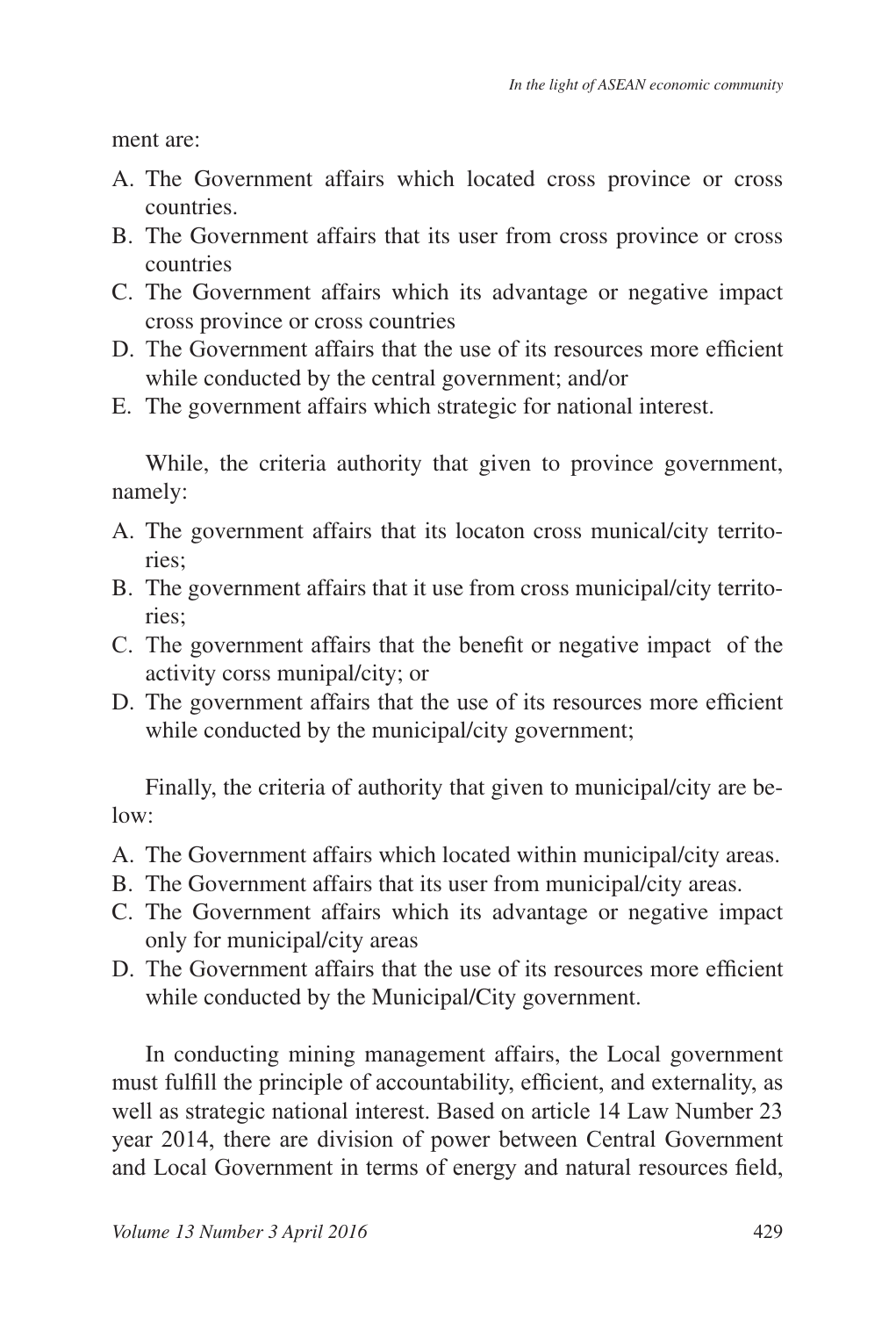### namely:

- 1. The implementation of government affairs in the energy and mineral resources field which related to the management of oil and natural gas are the Central Government authority
- 2. The implementation of government affairs in the energy and mineral resources, in particularly the use of geothermal, in the municipal/ city areas become the authority of municipal/city government.

Therefore, for the explanation above shows that Law number 23 year 2014 has re-taken the authority that usually stays on the Local Government. The province nd central government authority in terms of mining management has widely compare to authority that posess by the municipal/city government. We can see that this condition inline with the legal politics of promulgation of this law, that regulation maker want to empower position of central and province government as well as implies control and supervision mechanism from central and province for the policy that made by the municipal/city government.

# **VI. ASEAN ECONOMIC COMMUNITY: WHAT NEXT**

In the end of 2015 or at least beginning of 2016, Indonesia as the part of ASEAN community will face ASEAN Economic Community. This era will open the borderless for the citizen ASEAN countries. Citizen of ASEAN countries allowed to work and move in ASEAN region without restriction. In terms of mining management, Indonesia as a country rich in natural resources become interesting area for the investors to conduct their business in mining. Such condition can be either positive benefit or negative. It will be positive when central government can work together with the local government (provincial and municipal/ city). The Central governments need to simplify the regulation in mining area and strengthen the coordination among ministries. The local government on the other hand, should take an active role in terms of supervision the condition of mining in their area. However, if those two keys failed to conduct together by central and local government, than the AEC can bring negative impact for mining in Indonesia. The central government issued mining license with ignorance the input from local government, and the local government did not maximally do supervi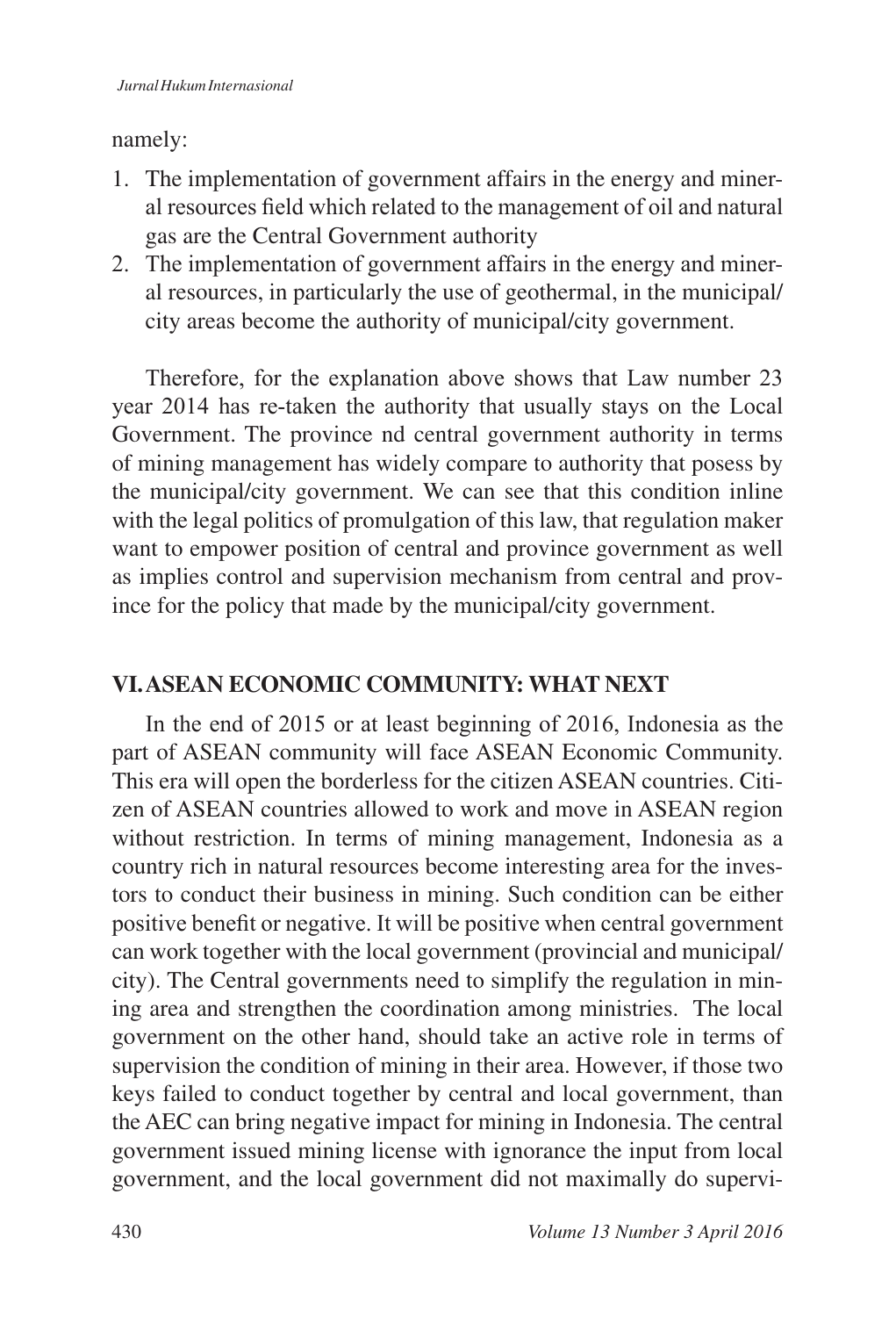sion, than the mining activity will growth without any strong supervision and it potentially destroy the environment ecosystem and not perform the principle of sustainability mining. If this conditions keep exist it is likely our next generation will not taste the great things from mining activity in Indonesia.

# **VII. CONCLUSION**

- 1. Looking from the Local government regulation between the Law Number 22 year a1999, Law Number 32 year 2004 and Law Number  $23$  year 2014, there are changes in the form of division of power between central and local government in terms of mining management. While in 1999, most of the power owned by local government an mining power more lays on the local government. This condition was changed in year 2004, while the local government can also issue a license for the mining activity. In 2014, there is division of power between Central and Local government based on the mining  $field$
- 2. The government should simplify the regulation and strengthen coordination among ministries. The local government should given huge part to control the mining in their area, the supervision role of local government are extremely important.

### **REFERENCES**

### **Books**

- Cohen, Morris L and Kent C. Olson, *Legal Research In A Nutshell,* West Publishing Company, St. Paul Minnesota, 1992
- Djatmiati, Tatiek S,, *Maladministrasi dalam Konteks Kesalahan Pribadi dan Kesalahan Jabatan, Tanggung Jawab Pribadi dan Tanggung jawab Jabatan,* Universitas Trisakti, Jakarta, 2010.
- Enid Campbell (et.all), *Legal Research (Materials and Methods)*, The Law Book Company Ltd., Forth Edition, Sydney, 1996.
- Hadjon, P. M.(I), *Perlindungan Hukum Bagi Rakyat di Indonesia*, Peradaban, Suraba ya, 2007.

Hutchinson, Terry, *Researching and Writing in Law*, Lawbook Co. Australia, 2002.

- Jacobini HB, *An Introduction to Comparative Administrative Law,* Oceana Publication Inc, New York, 1991
- P.P. Craig, *Administrative Law*, Thomson, Sweet and Maxwell, fifth edition, 2003.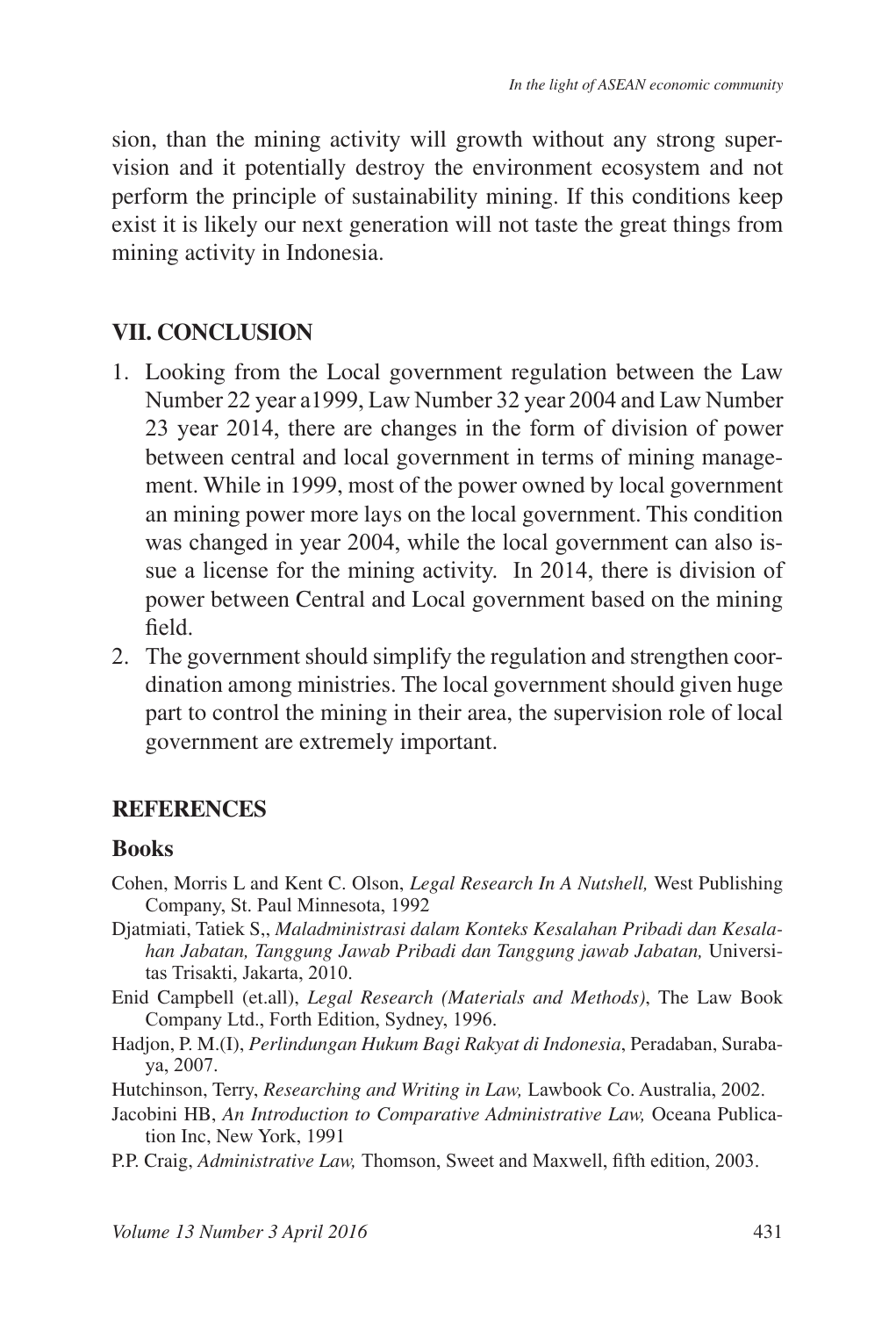- Richard K. Neumann Jr*., Legal Reasoning and Legal Writing (Structure, strategy, an Style*), Aspen Law and Business, New York, 2001
- Rene Seerden and Frits Stroink (eds), *Administrative aw of the European Union, its Member States and United States: a comparative analysis*, Intersentia Uitgevers  $Antwerpen - Groningen, 2002$

## **Journal Articles**

- Bedner, A. and Stijn Van Huis, 'The Return of the native in Indonesian law, Indigenous communities in Indonesia legislation' (2008) (164) 2/3, Bijdragen tot de *Taal-, Land-en Volkenkunde (BKI)*
- Butt, S. 'Regional Autonomy and Legal Disorder: the Proliferation of Local Laws in Indonesia' (Legal Studies research paper No 10/71, Sydney Law School, July  $2010$ ).
- Daryono, 'The Transformation of Land Law in Indonesia: The persistence of Plural- $\lim'$  (2010) 5 (1) Asian Journal of Comparative Law, 1-32.
- Duncan, C.R., 'Regional Autonomy and Decentralization in Indonesia' (2007) 38 (4) *Institute of Social Studies-Balckwell publishing*, 711-33.
- Febrian, 'Pembangunan Hukum dan Konflik Undang-Undang Bidang Sektoral' [the Development Law and Conflict of Sectoral Laws] (Research report, Law Faculty - Sriwijaya University, Palembang- Indonesia, 2009)
- Firman, T., 'Decentralization reform and Local-Government proliferation in Indonesia: Towards a fragmentation of regional Development' (2009) 21 (2) *Journal of Review of urban and regional development studies*
- Hasan, P.A. Rifai, 'Development, Power, and the Mining Industry in Papua: A Study of Freeport Indonesia' (2010) 89 Journal of Business Ethics, 129-43.
- Kristiansen, S. and L. Trijono, 'Authority and Law Enforcement: Local Government reforms and Security Systems in Indonesia' (2005) 27 (2) *Journal of Contemporary Southeast Asia*
- Leith, D., 'Freeport and the Suharto Regime, 1965-1998' (2002) 14 (1) The Contemporary Pacific, 69-100.
- OCallaghan, T., 'Patience in Virtue: Problems of Regulatory Governance in the Indonesian Mining Sector' (2010) 35, *Elsevier journal*, 718, 220.

#### **Cases:**

- The case of The Freeport-McMoRan Copper and Gold mining project in Mount Etsberg and Grasberg, Papua
- The case of PT. Indo Muro Kencana mining project in Mount Muro, Central Kalimantan

The case of PT. International Nickel Indonesia in East Luwu, Soroako

# **Legislation:**

- *Undang-Undang Dasar Republik Indonesia 1945* [Constitution of the Republic of Indonesia 1945] (amendment)
- *Undang-Undang Nomor 5 Tahun 1960 tentang Peraturan Dasar Pokok-pokok Agrar-*